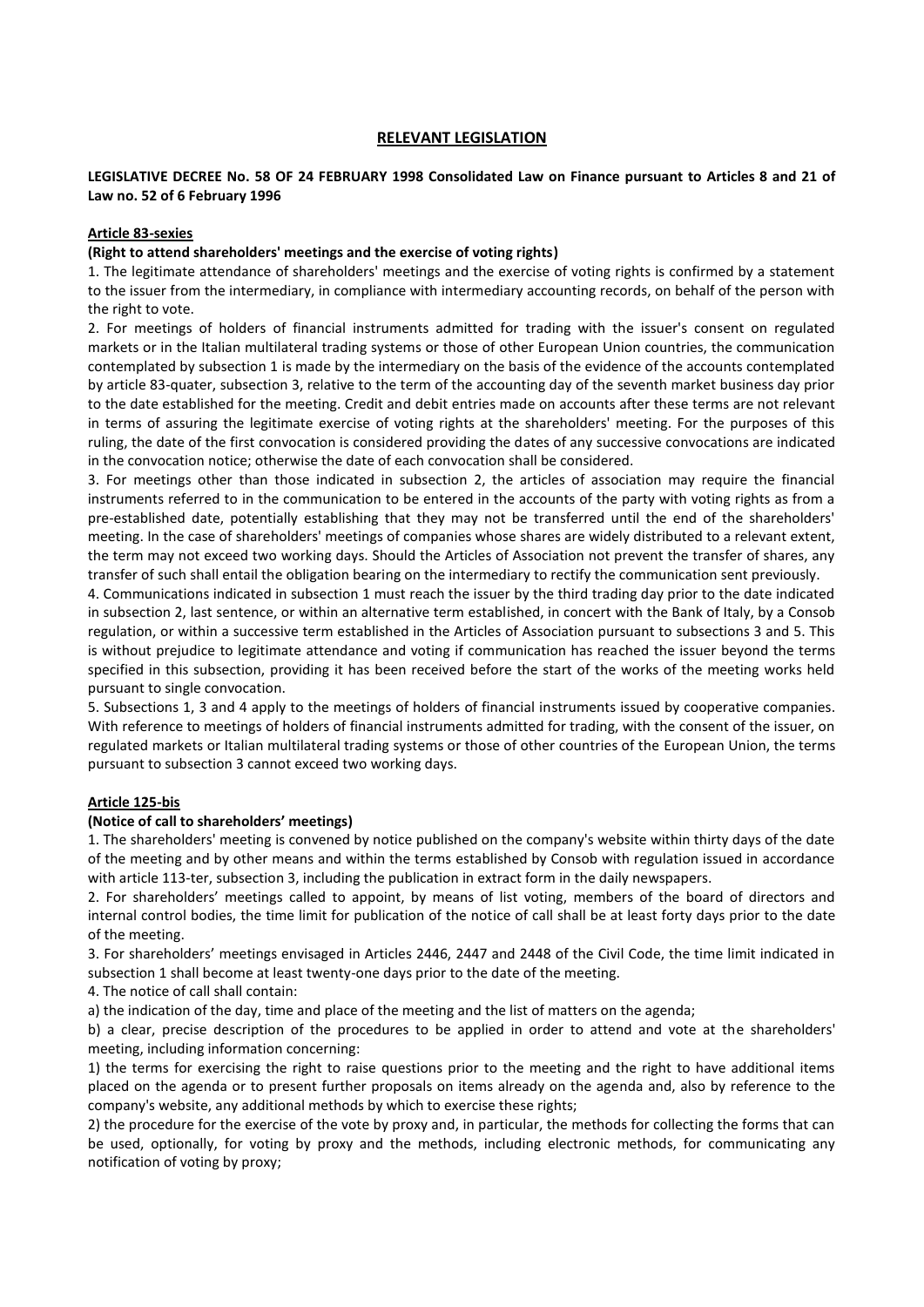3) the procedure for the conferral of proxy to the party appointed by the company in accordance with article 135 undecies, with the specification that the power of proxy shall have no effect for proposals for which no voting instructions have been given;

4) the procedures for voting by correspondence or using electronic means, if envisaged by the Articles of Association;

c) the date specified in article 83-sexies, subsection 2, with the specification that those who become holders of shares only after that date shall not have the right to attend and vote at the shareholders' meeting;

d) the terms and conditions for collecting the full text of the proposed resolutions, together with the explanatory reports and documents to be submitted to the shareholders' meeting;

d-bis) the terms and conditions for presenting lists to elect the members of the board of directors and minority members of the board of auditors or the supervisory board;

e) the address of the website specified in article 125-quater;

f) the other information which must be indicated in the notice calling the meeting pursuant to other provisions.

## **Article 126-bis**

#### **(Integration of the agenda of the shareholders' meeting and presentation of new proposed resolutions)**

1. Shareholders, who individually or jointly account for one fortieth of the share capital may ask, within ten days of publication of the notice calling the shareholders' meeting, or within five days in the event of calling the meeting in accordance with article 125-bis, subsection 3 or article 104, subsection 2, for the integration of the list of items on the agenda, specifying in the request, the additional items they propose or presenting proposed resolution on items already on the agenda. The requests, together with the certificate attesting ownership of the share, are presented in writing, by correspondence or electronically, in compliance with any requirements strictly necessary for the identification of the applicants indicated by the company. Those with voting rights may individually present proposed resolutions in the shareholders'meeting. For cooperative companies the amount of the capital is determined by the statutes also in derogation of article 135.

2. Integrations to the agenda or the presentation of further proposed resolutions on items already on the agenda, in accordance with subsection 1, are disclosed in the same ways as prescribed for the publication of the notice calling the meeting, at least fifteen days prior to the date scheduled for the shareholders'meeting. Additional proposed resolutions on items already on the agenda are made available to the public in the ways pursuant to article 125-ter, subsection 1, at the same time as publishing news of the presentation. Terms are reduced to seven days in the case of shareholders' meetings called in accordance with article 104, subsection 2 or in the case of a shareholders' meeting convened in accordance with article 125-bis, subsection 3.

3. The agenda cannot be supplemented with items on which, in accordance with the law, the shareholders ' meeting resolved on proposal of the administrative body or on the basis of a project or report prepared by it, other than those specified under article 125-ter, subsection 1.

4. Shareholders requesting integration in accordance with subsection 1 shall prepare a report giving the reason for the proposed resolutions on the new items for which it proposes discussion or the reason relating to additional proposed resolutions presented on items already on the agenda. The report is sent to the administrative body within the final terms for presentation of the request for integration. The administrative body makes the report available to the public, accompanied by any assessments, at the same time as publishing news of the integration or presentation, in the ways pursuant to article 125-ter, subsection 1.

5. If the administrative body, or should it fail to take action, the board of auditors or supervisory board or management control committee fail to supplement the agenda with the new items or proposals presented in accordance with subsection 1, the court, having heard the members of the board of directors and internal control bodies, where their refusal to do so should prove to be unjustified, orders the integration by decree. The decree is published in the ways set out by article 125-ter, subsection 1.

#### **Article 127-ter**

#### **(Right to submit questions prior to the shareholders' meeting)**

1. All those with voting rights may submit questions on the items on the agenda even prior to the shareholders' meeting. Questions received before the meeting will be answered at the latest during the said meeting. The company may provide a single reply to questions with the same content.

1-bis. The notice calling the meeting specifies the terms within which questions raised prior to the shareholders'meeting must reach the company. The terms must be no less than three days prior to the date of the first or only calling of the shareholders' meeting or five days if the notice of calling establishes that the company should provide a reply to the questions received before the actual meeting. In this case, replies are provided at least two days prior to the shareholders' meeting also by publication in a specific section of the company website.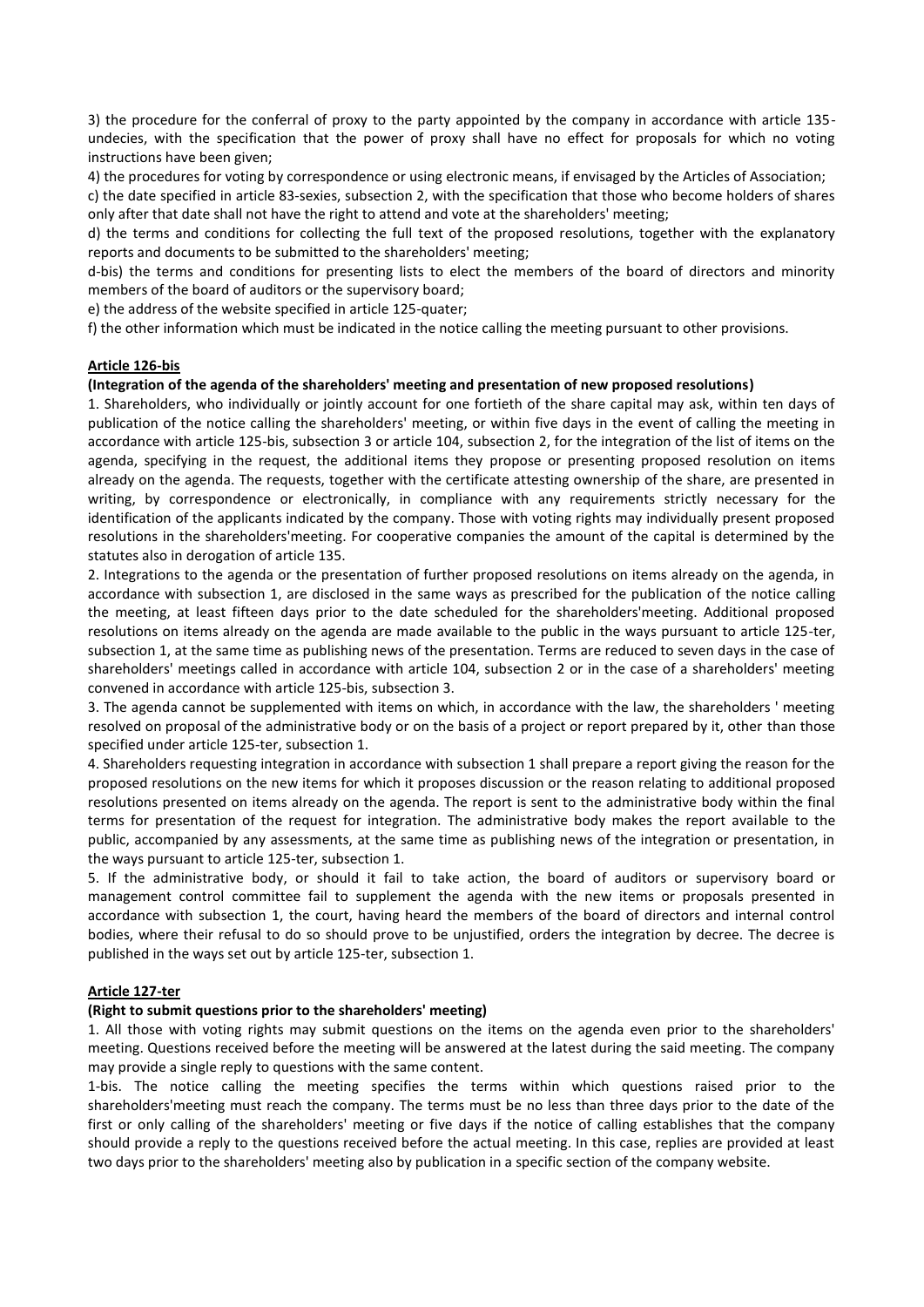2. No reply is necessary, even in the shareholders'meeting, to questions raised prior to it, where the information required is already available in "FAQ" format in the section of the company's website specified in subsection 1-bis or when the answer has been published in accordance with said subsection.

3. The reply attached to the minutes is considered as given during the meeting when is made available at the beginning of the meeting, by each of those entitle to vote.

## **Article 132**

#### **(Acquisition of own or parent company shares)**

1. Purchases of treasury shares under Articles 2357 and 2357-bis, subsection 1, paragraph 1 of the Civil Code by companies with listed shares must be made so as to ensure equal treatment of shareholders, according to procedures established by Consob in a regulation.

2. Subsection 1 shall also apply to purchases of listed shares made under Article 2359-bis of the Civil Code by a subsidiary.

3. Subsections 1 and 2 shall not apply to purchases of own or parent company shares held by employees of the issuing company, subsidiary companies or the parent company and allotted or subscribed for in accordance with Articles 2349 and 2441, eighth subsection, of the Civil Code, or falling under the scope of the compensation plans approved in accordance with article 114-bis.

## **Article 135-novies**

## **(Representation at the shareholders' meeting)**

1. Any person with the right to vote may indicate one representative for each shareholders' meeting, without prejudice to the right to specify one or more replacements.

2. As an exception to subsection 1, any person with the right to vote may appoint a different representative for each account, used to record financial instrument transactions, valid where the communication envisaged in Article 83 sexies has been issued.

3. As a further exception to subsection 1, if the person indicated as owner of the shares in the communication envisaged in Article 83-sexies acts alone or through registered trustees on behalf of his or her customers, the person in question may indicate others on whose behalf he/she acts, or one or more third parties indicated by such customers, as their representative.

4. If the proxy form envisages such an option, the proxy may arrange for personal substitution by another person of his or her choice, without prejudice to compliance with Article 135-decies subsection 3 and to the right of the person represented to indicate one or more substitutes.

5. In place of the original, the representative may deliver or transmit a copy of the proxy, also in electronic format, confirming his or her liability in compliance of the proxy form to the original and the identity of the delegating party. The representative shall retain the original of the proxy form and keep track of any voting instructions received for a period of one year from closure of the shareholders' meetings concerned.

6. The appointment may be made with a document in an electronic format with a digital signature in accordance with article 21, subsection 2 of Italian Legislative Decree 82 of 7 March 2005. The companies specify in the Articles of Association at least one way of electronic notification of the proxy.

7. Subsections 1, 2, 3 and 4 shall also apply to cases of share transfer by proxy.

8. All of the above without prejudice to the provisions of Article 2372 of the Italian Civil Code. As an exception to article 2372, second subsection of the Italian Civil Code, asset management companies, SICAVs, harmonized management companies and non-EU parties providing collective investment management services may grant representation for more than one shareholders' meeting.

## **Article 135-decies**

## **(Conflict of interest of the representative and substitutes)**

1. Conferring proxy upon a representative in conflict of interest is permitted provided that the representative informs the shareholder in writing of the circumstances giving rise to such conflict of interest and provided specific voting instructions are provided for each resolution in which the representative is expected to vote on behalf of the shareholder. The representative shall have the onus of proof regarding disclosure to the shareholder of the circumstances giving rise to the conflict of interest. Article 1711, second subsection of the Italian Civil Code does not apply.

2. In any event, for the purposes of this article, conflict of interest exists where the representative or substitute:

a) has sole or joint control of the company, or is controlled or is subject to joint control by that company;

b) is associated with the company or exercises significant influence over that company or the latter exercises significant influence over the representative;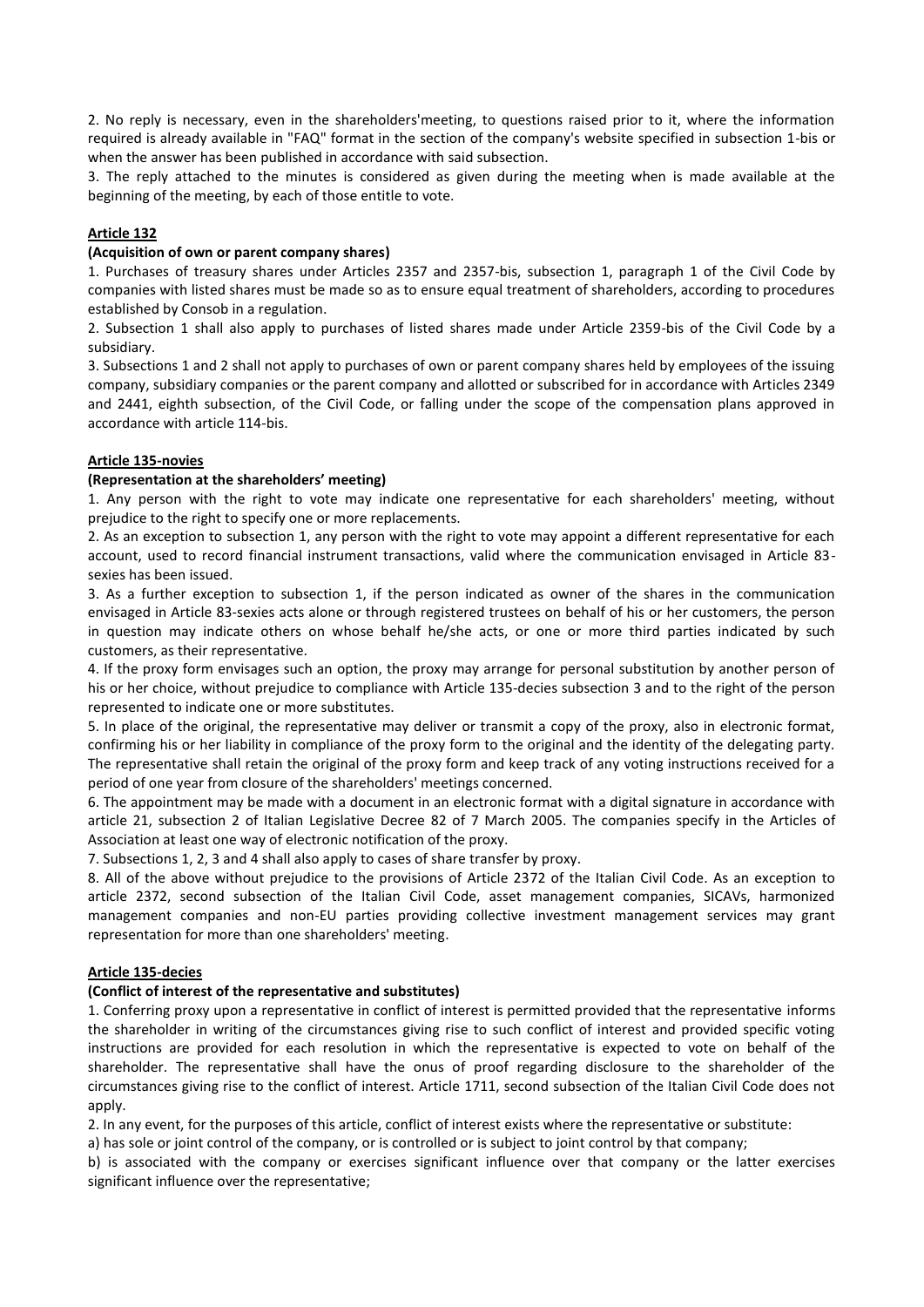c) is a member of the board of directors or control body of the company or of the persons indicated in paragraphs a) and b);

d) is an employee or auditor of the company or of the persons indicated in paragraph a);

e) is the spouse, close relative or is related by up to four times removed of the persons indicated in paragraphs a) to c);

f) is bound to the company or to persons indicated in paragraphs a), b), c) and e) by independent or employee relations or other relations of a financial nature that compromise independence.

3. Replacement of the representative by a substitute in conflict of interest is permitted only if the substitute is indicated by the shareholder. In such cases, subsection 1 shall apply. Disclosure obligations and related onus of proof in any event remain with the representative.

4. This article shall also apply in cases of share transfer by proxy.

# **Article 135-undecies**

# **(Appointed representative of a listed company)**

1. Unless the Articles of Association decree otherwise, companies with listed shares designate a party to whom the shareholders may, for each shareholders' meeting and within the end of the second trading day prior to the date scheduled for the shareholders' meeting, including for callings subsequent to the first, a proxy with voting instructions on all or some of the proposals on the agenda. The proxy shall be valid only for proposals on which voting instructions are conferred.

2. Proxy is conferred by signing a proxy form, the content of which is governed by a Consob regulation. Conferring proxy shall be free of charge to the shareholder. The proxy and voting instructions may be cancelled within the time limit indicated in subsection 1.

3. Shares for which full or partial proxy is conferred are calculated for the purpose of determining due constitution of the shareholders' meeting. With regard to proposals for which no voting instructions are given, the shares are not considered in calculating the majority and the percentage of capital required for the resolutions to be carried.

4. The person appointed as representative shall any interest, personal or on behalf of third parties, that he or she may have with respect to the resolution proposals on the agenda. The representative must also maintain confidentiality of the content of voting instructions received until scrutiny commences, without prejudice to the option of disclosing such information to his or her employees or collaborators, who shall also be subject to confidentiality obligations. The party appointed as representative may not be assigned proxies except in compliance with this article.

5. By regulation pursuant to subsection 2, Consob may establish cases in which a representative failing to meet the indicated terms of Article 135-decies may express a vote other than that indicated in the voting instructions.

# **Regulation implementing Italian Legislative Decree No. 58 of 24 February 1998, concerning the discipline of issuers**  (adopted by Consob under resolution No. 11971 of 14 May 1999), "R.E".

## **Article 65-quinquies**

## **(Disclosure of regulated information by means of using a SDIR)**

1. The parties indicated in Article 65 bis, subsection 1, may publically disclose the regulated information via an SDIR.

2. Parties who intend to use a SDIR:

a) shall identify a SDIR from among those included in the list of the authorised parties held by Consob, as the system dedicated to the dissemination of all the regulated information, and shall inform Consob thereof before the start of the service, forwarding a copy of the contract finalized with the system manager;

b) shall inform the SDIR manager of the name of a contact person for the necessary contacts, indicating the reference data described in Annex 3I;

c) shall publish the name of the SDIR on its website;

d) must, upon request, be able to inform Consob, in relation to any disclosure of regulated information, of the details of any embargo placed by the same on the regulated information.

3. The parties indicated in subsection 1 who intend to identify a new SDIR in replacement of the one previously chosen, must promptly inform Consob suitably in advance with respect to the date for the termination of the service. The afore-mentioned parties shall observe the methods indicated in subsection 2 for the communication of the choice of the new SDIR.

## **Article 65-sexies**

## **(Independent disclosure of regulated information)**

1. Issuers of securities which do not avail themselves of a SDIR for the disclosure to the public of the regulated information, send Consob: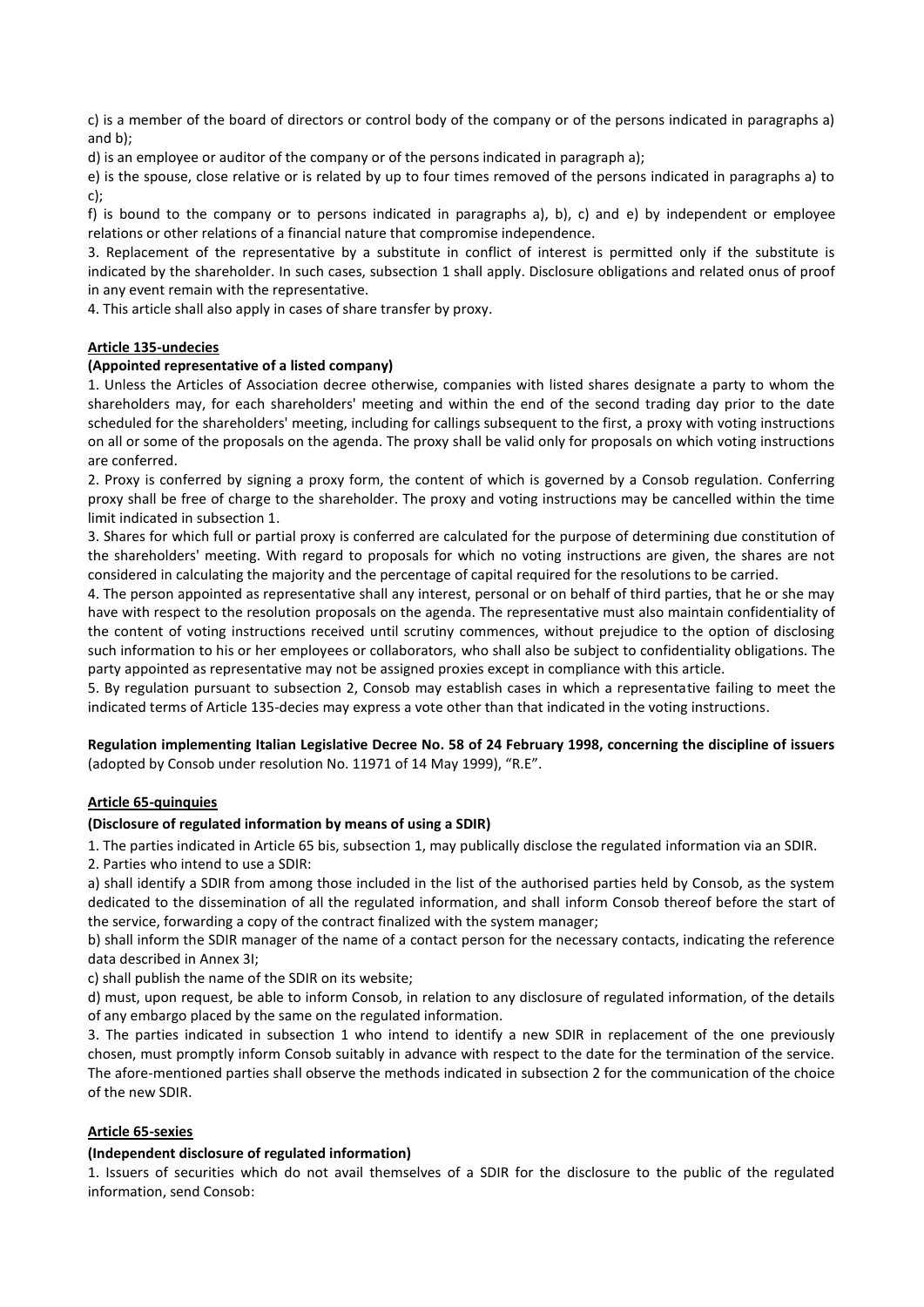a) a document suitable for certifying that the methods to be used for the disclosure of the regulated information are compliant with the matters established in Annex 3I; this document must be sent by the day of presentation of the request for the listing of its securities on an Italian regulated market, or suitably in advance with respect to the termination of the service provided by an SDIR previously appointed;

b) an annual disclosure report on observance of the conditions established in Annex 3I. The report, drawn up in accordance with Annex 3O, is forwarded by the end of January following the year of reference.

2. If it considers that the methods for disclosing the regulated information are not suitable for ensuring observance of the instructions envisaged by Annex 3I, Consob may prohibit trading in pursuance of Article 113 ter, subsection 9, paragraph b) of the Consolidated Law providing the issuer and the organised stock exchange company with information at least ten days before the date envisaged for the start of trading.

3. The parties indicated in subsection 1 must be able, upon request, to inform Consob of the following, in relation to any disclosure of regulated information:

a) the name of the individual who has disclosed the information to the media;

b) the security validation details;

c) the time and date when the information was communicated to the media;

d) the medium on which the information was disclosed;

e) if necessary, the details of any embargo placed by the issuer on the regulated information.

4. The parties indicated in subsection 1 shall publish the information relating to the choice of disclosing the regulated information personally on their websites.

# **Article 65-septies**

# **(Storage and filing of regulated information)**

1. By the day of presentation of the listing request, issuers of securities:

a) shall identify an authorised storage device, as the system dedicated to maintaining all the regulated information and at the same time shall inform their parent company and Consob thereof, sending the latter a copy of the contract finalized with the device's manager;

b) shall publish the name and e-mail address of the authorised storage device on its website.

2. The parties indicated in subsection 1 shall forward the regulated information to the authorised storage device, at the same time as its disclosure to the public, in accordance with the methods indicated by the manager of the storage device.

3. The information sent by the parties indicated in paragraph 1, by means of connection with the authorized storage device is intended as also having been sent to Consob.

3-bis. For the purpose of archiving and for deposit at Consob, the issuers of securities:

a) send regulated information to the relative controlled security issuers to the authorised storage mechanism identified by the said controlled subjects, according to the procedures indicated by the storage mechanism manager;

b) ensure the publication of the regulated information relative to the issuers of financial instruments other than controlled securities, at the Internet sites of the said controlled subjects.

4. If the regulated information required by Article 114, subsection 1, of the Consolidated Law on Finance must be disclosed during the negotiations on the regulated market, they are transmitted to Consob and to the market management company at least fifteen minutes before their disclosure, on the part of the subjects indicated in subsection 1.

5. The securities issuers shall publish, on their own Internet sites, the regulated information relative to the same within the opening time of the market on the day after their disclosure. The information shall remain available at the Internet site for at least five years.

6. The parties indicated in subsection 1 shall be considered as having fulfilled:

a) the obligation envisaged in subsection 4 if they use an SDIR for the disclosure to the public of the regulated information;

b) the obligations envisaged in subsections 2 and 3 if they use – for the disclosure to the public of the regulated information – an SDIR which carries out the service for the transmission of the regulated information to the authorised storage device on their behalf.

7. The parties indicated in subsection 1 who intend to identify an authorised storage device other than that previously chosen, must inform Consob thereof suitably in advance with respect to the date envisaged for the termination of the service. The afore-mentioned parties observe the methods indicated in subsection 1 for the communication of the choice of the new authorised storage device.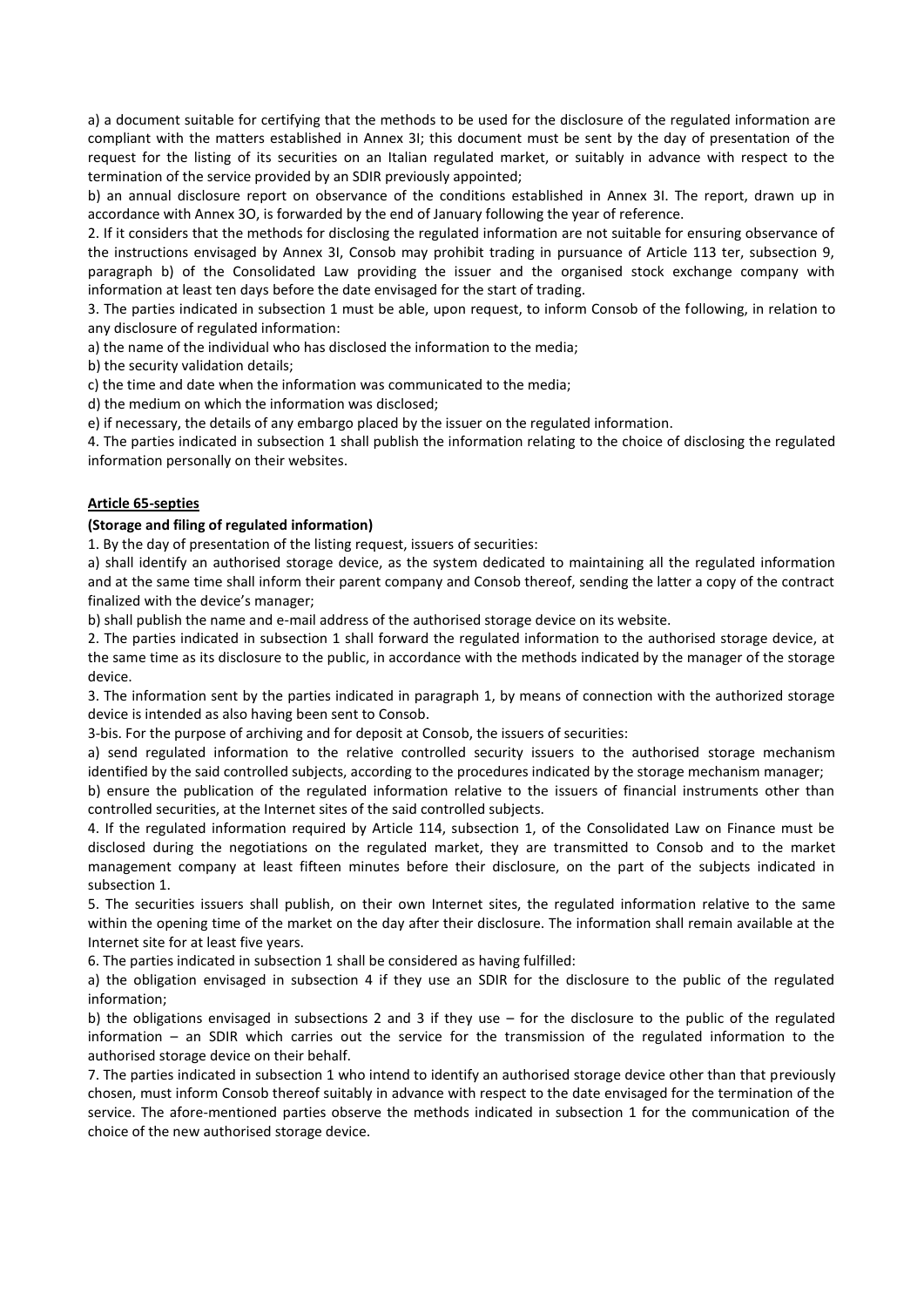## **Article 70**

## **(Mergers, spin-offs and capital increases by means of the conferral of assets in kind)**

1. At least thirty days prior to the shareholders' meeting called to resolve on mergers or spin-offs, the issuers of shares shall make available to the public, at the registered office and in the ways specified by Articles 65-quinquies, 65-sexies and 65-septies, the documentation established by Article 2501-septies, numbers 1) and 3) and Articles 2506-bis and 2506-ter of the Italian Civil Code.

2. The explanatory report of the administrative body established by Articles 2501-quinquies and 2506-ter of the Italian Civil Code is prepared according to the general criteria set out by Annex 3A and published in the ways specified by Articles 65-quinquies, 65-sexies and 65-septies.

3. Issuers of shares send the following to Consob:

a) copy of the deed of merger or spin-off with the indication of the date of registration in Companies House, within ten days of the deposit established by Articles 2504 and 2506-ter of the Italian Civil Code through the remote collection system, in accordance with the specific methods specified by Consob in its communication;

b) the amended articles of association, within thirty days of filing with Companies House using the remote collection system, in accordance with the specific methods specified by Consob in its communication.

4. For share capital increases implemented by means of the conferral of assets in kind, the issuers of shares:

a) at least thirty days prior to the date of the shareholders'meeting send to Consob, using the remote collection system, in accordance with the specific methods specified by Consob in its communication, the explanatory report of the administrative body established by Article 2441, paragraph 6 of the Italian Civil Code, prepared in accordance with the general criteria set forth in Annex 3A;

b) at least twenty-one days prior to the date of the shareholders'meeting, make available to the public at the company's headquarters and in the ways specified by Articles 65-quinquies, 65-sexies and 65-septies, the explanatory report established under letter a) above;

c) at least twenty-one days before the shareholders' meeting they shall make available to the public at the company's head office and with the procedures indicated by Articles 65-quinquies, 65-sexies and 65-septies, the opinion on the consistency of the issue price of the shares issued by a qualified auditor or by a qualified auditing firm. The sworn report of the expert designated by the court in accordance with Article 2343 of the civil code or the documentation indicated in Article 2343-ter, subsection 2, of the civil code, is made available to the public according to the same procedures, at least fifteen days before that fixed by the shareholders' meeting.

5. …omissis…

6. Issuers of shares, in the event of significant mergers, spin-offs or share capital increase by means of the conferral of assets in kind, identified according to the general criteria indicated in Annex 3B, or on request of Consob, in relation to the characteristics of the operation and without prejudice to the provisions of paragraph 8, make available to the public, at the company headquarters and in the ways specified by Articles 65-quinquies, 65-sexies and 65-septies, at least fifteen days prior to the date scheduled for the shareholders'meeting, an informative document prepared in compliance with Annex 3B.

7. In the cases where the operations indicated in the previous paragraphs should be resolved by bodies other than the shareholders'meeting, in accordance with Articles 2365, paragraph 2, 2505, paragraph 2, 2505-bis, paragraph 2, 2506 ter and Article 2443, paragraphs 2 and 3 of the Italian Civil Code:

a) the documents specified under paragraphs 1 and 4 that the Italian Civil Code establishes must be made available to shareholders prior to resolution by the competent body, are made available to the public within the terms established by the Italian Civil Code, at the company's headquarters and in the ways specified by Articles 65-quinquies, 65-sexies and 65-septies;

b) the information document indicated in paragraph 6 is made available to the public at the company's headquarters and in the ways specified by Articles 65-quinquies, 65-sexies and 65-septies, within fifteen days of the resolution being passed by the competent body;

c) the minutes of the resolutions passed are made available to the public at the company's headquarters and in the ways specified by Articles 65-quinquies, 65-sexies and 65-septies, within thirty days of the date of the resolutions.

7-bis. The disclosure of the information contemplated by this Article is subject to Article 65-bis, subsection 2.

8. Without prejudice to the disclosure obligations of law and unless the regulation adopted by the market management company provides otherwise, the issuers may derogate compliance with subsection 6, informing Consob, to the market management company and to the public at the moment of the presentation of the application for the admission for the listing of its own shares. The information relative to this choice is provided by the issuers of shares, also within the financial reports published in accordance with Article 154-ter of the Consolidated Law.

## **Article 73**

**(Purchase and sale of treasury shares)**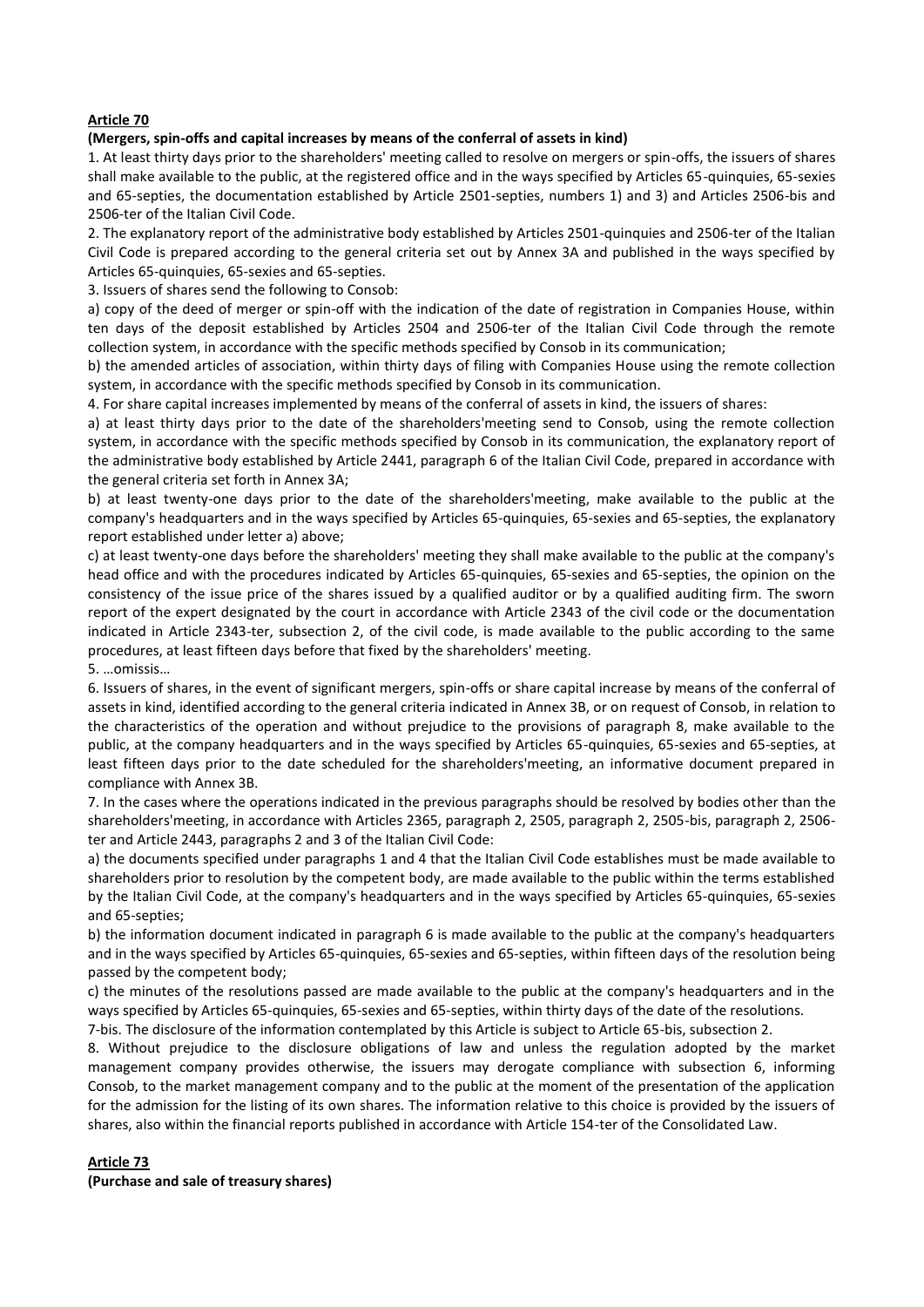1. At least twenty-one days prior to the date scheduled for the shareholders' meeting convened to resolve on the purchase and sale of treasury shares, the issuers of shares shall make available to the public at the company's headquarters and in the ways specified by Articles 65-quinquies, 65-sexies and 65-septies, the explanatory report of the administrative body prepared in compliance with Annex 3A. Article 65-bis, paragraph 2 applies to the public disclosure of the information established by this paragraph.

#### **Italian Civil Code**

#### **Art. 2506-bis**

#### **(Demerger Plan)**

The governing body of the companies taking part in the demerger must draft a plan providing the information specified in subsection one of Article 250 1-ter and additionally the exact description of the assets to be assigned to each beneficiary company, along with any payment in cash.

lf the allocation of the asset item may not be inferred from the plan, in the case of the assignment of the entire equity of the company being demerged, it shall be shared between the beneficiary companies proportionate to the share of the net equity assigned to each one of them, as valued for the purpose by calculating the exchange ratio; if the assignment of the company's assets is only partial, this item remains with the transferor company.

lf the allocation of items on the liabilities side of the balance sheet may not be inferred from the plan, the beneficiary companies are jointly responsible in the first case, and in the second case, the demerged company and beneficiary companies are jointly responsible. Joint liability is limited to the actual value of the net equity attributed to each beneficiary company.

The demerger plan must present the criteria for distributing the shares or units to beneficiary companies. If the plan envisages the attribution of equity interests to shareholders not proportional to their original shareholding, the plan must empower shareholders who do not approve the demerger to sell their shareholding for an amount to be calculated on the basis of the criteria envisaged for withdrawal, indicating the person/s on whom it is incumbent to make the purchase.

The demerger plan must be filed with the Business Register or published in the company Internet website pursuant to Article 2501-ter, subsections three and four.

## **Art. 2506-ter**

#### **(Applicable Standards)**

The governing body of the companies taking part in the demerger must draft a balance sheet and an illustrative report in compliance with Articles 2501-quater and 2501-quinquies.

The report by the governing body must also illustrate the criteria for distributing the shares or units, and must indicate the actual value of the net equity assigned to the beneficiary companies, and any value that may remain with the demerged company. When the demerger is realized through a capital increase with a contribution of kind and credits, the report of the administrative body mentions, where provided, the elaboration of the report referred to Article 2343 and the register of enterprises in which this report is filed.

Article 2501-sexies applies to a demerger; the requisite report is not required when the demerger takes place through the establishment of one or more new companies, and the criteria for attributing the shares or units do not differ from a proportional approach.

With unanimous consent from shareholders and holders of other financial instruments with voting rights in the companies taking part in the demerger, the governing body may be waived from drafting the documents envisaged in the preceding subsections.

Articles 2501-septies, 2502, 2502-bis,2503, 2503-bis, 2504, 2504-ter, 2504-quater, 2505, 2505-bis and 2505-ter also apply to a demerger. All references to mergers in the above-mentioned articles also refer to demergers.

## **Art. 2506-quarter**

#### **(Effects of a Demerger)**

A demerger takes effect after the final registration of the demerger deed at the Business Register office where the beneficiary companies are registered; a later date may nevertheless be chosen, except in cases where the demerger is undertaken through the establishment of new companies. Earlier dates may be chosen pursuant to the provisions of Article 2501-ter items 5 and 6. Subsection four of Article 2504-bis applies.

Any beneficiary company may undertake the disclosure requirements regarding the demerged company.

Each company is jointly responsible, up to the limit of the actual value of the net equity assigned to it or remaining, for debts of the demerged company not satisfied by the company responsible for them.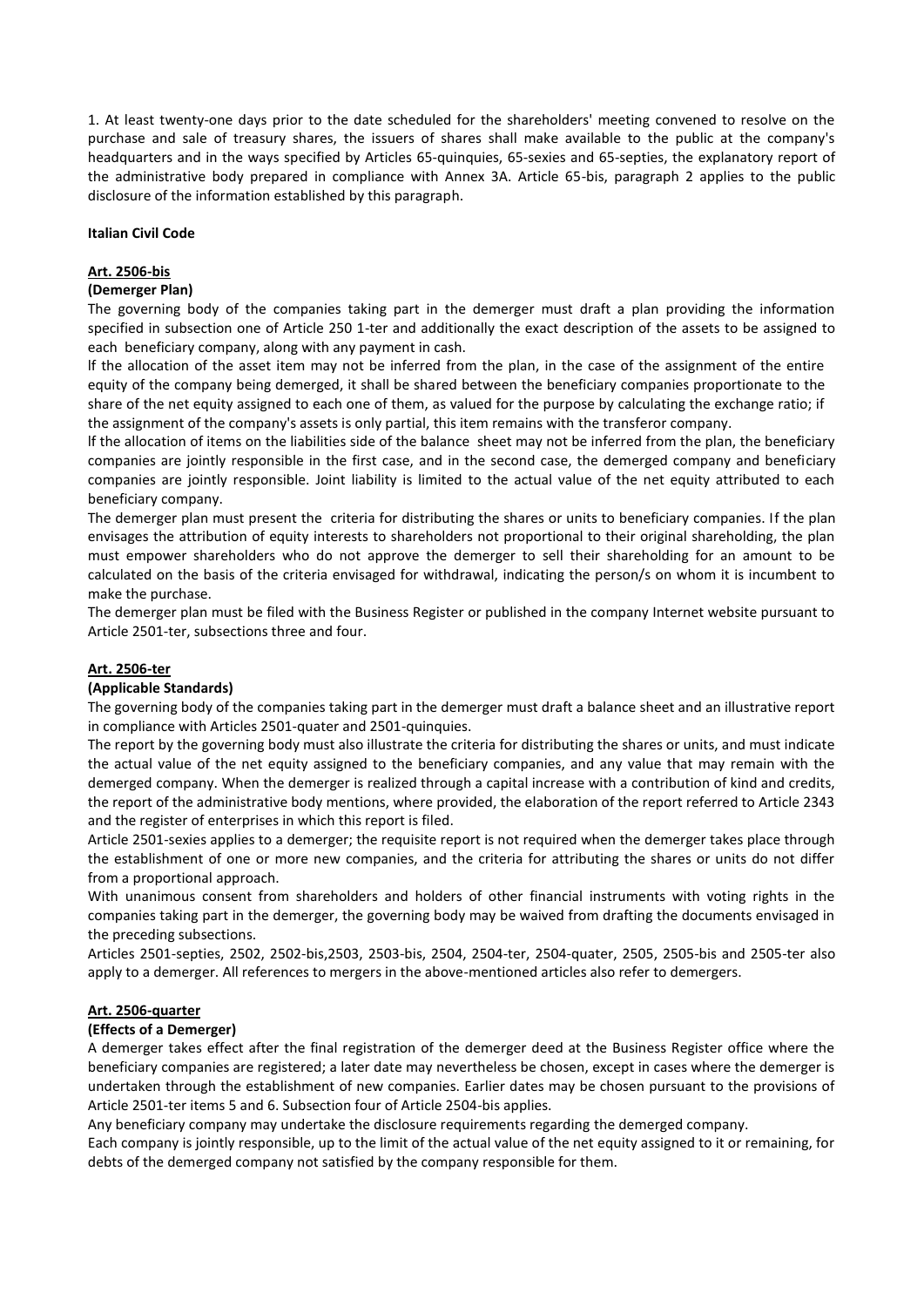# **Art. 2501-ter**

## **(Merger program)**

The administrative body of the companies participating in consolidation or merger draws up a consolidation or merger program which shall in all cases show:

- 1. The type, the name or company's style, the legal address of the company participating in the consolidation or merger;
- 2. The articles of association of the new company resulting from the consolidation or merger or of the absorbing company with the amendments, if any, deriving from the consolidation or merger;
- 3. The ratio of exchange of the shares or quotas as well as the cash adjustments, if any;
- 4. The procedure for the allocation of the shares or quotas of the company resulting from the consolidation or merger of the absorbing company;
- 5. The date from which such shares or quotas participate in the profits;
- 6. The date as of which the operations of the companies participating in the merger or consolidation are charged to the accounts of the companies resulting from the merger or consolidation or of the absorbing company;
- 7. The treatment, if any, reserved for particular categories of members and for the holders of securities other than shares;
- 8. The particular benefits, if any, proposed in favor of the subject entrusted with the management of the companies participating in the consolidation or merger.

The cash adjustments mentioned in number 3) of the preceding paragraph may not exceed 10 per cent of the nominal value of the shares or the quotas allocated.

The merger program shall be filed for registration in the register of enterprises of the place where the companies participating in the consolidation or merger have their legal address. Alternatively to the filing in the register of enterprises, the merger program is published on the company's website, with arrangements to ensure security of the website, the authenticity of documents and the certainty of the date of publication.

Between the filing or the publication on the website of the program and the date fixed for the resolution of the merger there must be at least 30 days unless the members unanimously waive such term.

# **Art. 2501-quarter**

## **(Financial statement)**

The administrative body of the companies participating in the consolidation or merger shall draw up, in observance of the rules on the financial statements, the balance sheet of the said companies, as the date not earlier than one hundred and twenty days prior to the day on which the consolidation or merger program is deposited at the company's legal address or published on the website of this.

The annual accounts of the last fiscal year may be substituted for the balance sheet provided that such accounts were closed not more than six months prior to the day of the deposit or of publication referred to in the first paragraph, or, in case of company listed on the regulated markets, the half-yearly financial report provided by special laws, as long as it does not refer to a date before six months from the day of deposit or publication mentioned in the first paragraph.

The financial statement is not required if the shareholders or holders of other financial instruments, which grant the voting rights of each of the companies participating to the consolidation or merger, unanimously waive it.

# **Art. 2501-quinquies**

## **(Report of the administrative body)**

The administrative body of the companies participating in the consolidation or merger shall draw up a report commenting on and justifying, from a legal and economic profile, the merger or consolidation program and, in particular, the exchange ratio of the shares or quotas.

The report shall indicate the criteria followed in establishing the exchange ratio. The difficulties of evaluation, if any, shall be pointed out in the reports.

The administrative body reports to the shareholders at the meeting, and to the administrative body of the other companies participating to the merger, the major changes of assets and liabilities may have occurred between the date on which the project of merger is deposited at the legal address of the company or published on the website of this and the date of the decision on the merger.

The report referred to in the first paragraph is not required if the shareholders and the holders of other financial instruments which grant the voting rights of each of the companies participating to the consolidation or merger, unanimously waive it.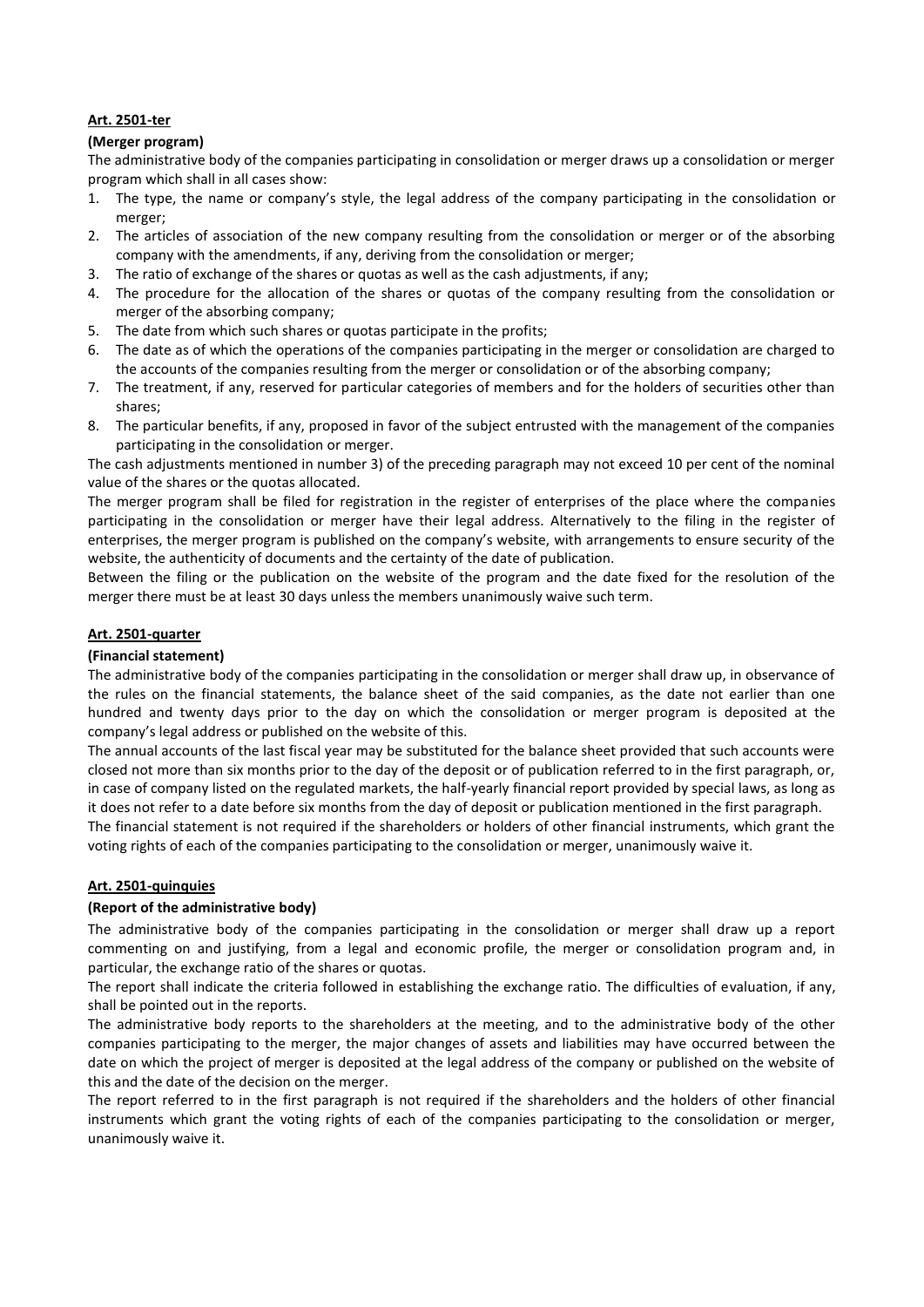## **Art. 2501-sexies**

## **(Report by experts)**

One or more experts for each company shall draw up a report on adequacy of the exchange ratio of shares or quotas indicating:

- a) The method or methods followed to establish the proposed exchange ratio and the values resulting from the application of each method;
- b) The difficulties of evaluation, if any;

Furthermore, the report shall contain an opinion on the adequacy of the method or methods followed to establish the exchange ratio and the relevant importance attributed to each of them in establishing the adopted value.

The expert or experts are chosen among the subjects referred to in the first paragraph of Article 2409-bis, if the incorporating company or the company resulting from the consolidation or the merger is a joint stock company or a limited partnership by shares, are designated by the tribunal of the place where the company has its legal address. With respect to companies listed on the regulated markets, the expert is chosen among the auditing firms registered in the specific register.

The companies participating in the consolidation or merger may in any case jointly request the tribunal of the place where the legal address of the company resulting from the consolidation or merger is located the appointment of one or more common experts.

Each expert has the right to obtain from the companies participating in the consolidation or merger all useful information and documents and to proceed with any necessary verification.

The expert shall be answerable for the damages caused to the companies participating in the consolidation or merger, their members and third persons. The provisions of Article 64 of Civil Code Procedure apply.

The subjects indicated in the preceding third and fourth paragraphs are also entrusted in the case of consolidation or merger of partnerships with limited liability companies with the drafting of the appraisal report of the assets of the partnerships in accordance with Article 2343.

The report pursuant to the first paragraph is not required in the event the right threof is waived by the shareholders and the holders of other securities granting voting rights of each of the company taking part in the merger.

# **Art. 2501-septies**

# **(Filing of documents)**

Copies of the following documents shall remain on deposit at the legal address of the companies participating in the consolidation or merger during the thirty days preceding the meeting and until the consolidation or merger shall have been resolved unless members unanimously waive to such term and until the consolidation or merger is resolved:

- 1) the consolidation or merger program with the reports refered to in Article 2501-quinquies and in Article 2501 sexies;
- 2) the annual accounts of the last three fiscal years of the companies participating in the consolidation or merger, with the reports of the subject entrusted with the management and the accounting control;
- 3) the balance sheets of the companies participating in the consolidation or merger drawn up pursuant to Article 2501-quarter.

The members have a right to review these documents and to obtain a copy of them at no charge.

# **Art. 2357**

## **(Purchase of own shares)**

A company cannot purchase its own shares except to the extent of the profits available for distribution and of available reserves as evidenced in the last duly approved balance sheet. Only shares that are fully paid can be purchased.

The purchase must be authorized by the meeting, which establishes the procedures of the purchase, indicating in particular the maximum number of shares to be purchased, the period, not exceeding eighteen months, for which the authorization is accorded, the minimum price and the maximum price.

In no event can the par value of the shares purchased, pursuant to the first and second paragraphs, from the companies which make use of the risk capital market, exceed one-fifth of the capital stock taking into account for this purpose also the shares owned by the subsidiaries.

Shares purchased in violation of the preceding paragraphs must be sold in accordance with the procedures to be established by the meeting, within one year from their purchase. Failing this, action must be taken without delay for their cancellation and a corresponding reduction of the capital stock. If the meeting fails to take action, the directors and the auditors must request that provisions for the reduction be taken by the tribunal in accordance with the procedure contemplated by Article 2446, second paragraph.

The provisions of this article apply also for purchases made through a fiduciary company or an intermediary.